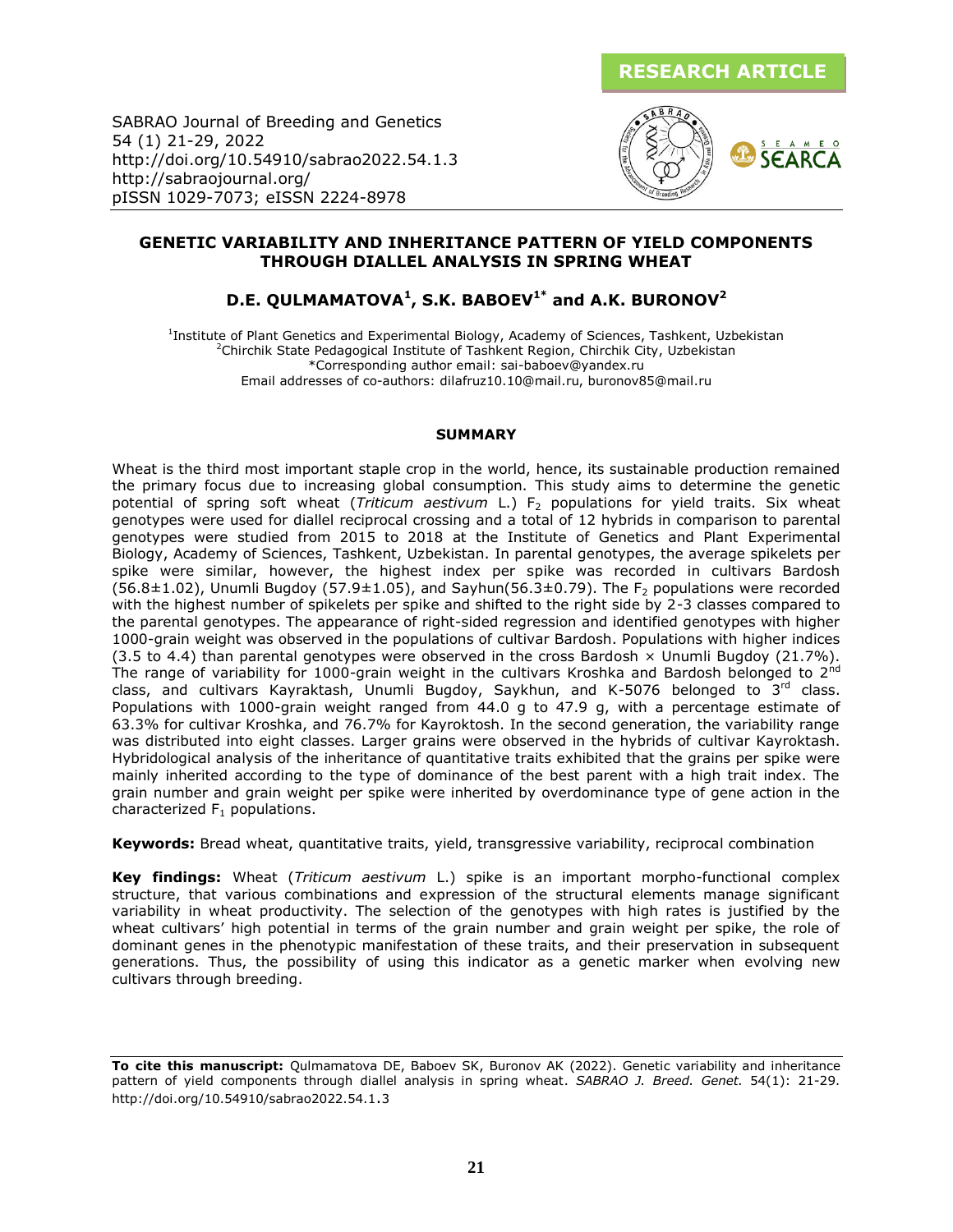Communicating Editor: Dr. Aris Hairmansis Manuscript received: January 24, 2022; Accepted: March 18, 2022. © Society for the Advancement of Breeding Research in Asia and Oceania (SABRAO) 2022

#### **INTRODUCTION**

Grain yield is a complex trait that resulted from the interaction of various yield components and the influence of environmental factors in wheat (*Triticum aestivum* L.) (Donmez *et al*., 2001; Ma *et al*, 2004; Fallahi *et al*., 2008; Tembo, 2021). Given the polygenic nature of its inheritance and the influence of environmental factors, it is difficult to increase wheat productivity through traditional breeding (especially in early generations) (Novoselovic *et al*, 2004). An increase in grain yield is fundamentally based on an enhancement and improvement in yield components i.e., plant height, productive stems per unit area, spike length, and the number of grains and grain weight per spike in wheat (Harasim *et al*., 2016; Abdel-Lateif and Hewedy, 2018; Attyaf *et al*., 2019). All these yield components are genetically determined (Reynolds *et al*., 2007) and the genetic control of yield components can be well established in diallel crosses of *Triticum aestivum* L. (Gupta *et al*., 1988; Knežević and Kraljević-Balalić, 1993; Menon and Sharma, 1994). Such type of inheritance and the effects of genes mainly depend upon the parental genotypes used for diallel crossing. For this reason, the choice of wheat parental cultivars for the breeding program is very important (Joshi *et al*., 2002; Gorjanović and Kraljević-Balalić, 2004).

The quantitative traits of plant productivity are determined by polymeric genes and are characterized by a wide range of variability under the influence of environmental conditions. Therefore, it is important to know how the economically valuable traits of the parental genotypes are inherited in wheat hybrids (Singh *et al*., 2012; Baloch *et al*., 2016). The effectiveness of breeding programs is largely determined by the knowledge of the character of inheritance of quantitative traits associated with the productivity of an individual wheat plant (Ljubicic *et al*., 2017). Wheat landraces with high adaptability are of greater practical significance due to the wider genetic basis thus, can provide valuable traits for breeding (Lopes *et al*., 2015; Baboev *et al*., 2017). By analyzing the cross combinations of the cultivars of different ecological origins, the rare valuable combinations of traits can be found (Dinglasan *et al*., 2018).

The complete genetic information on the variability of quantitative traits in wheat cultivars can be obtained by using the diallel crosses (Ljubicic *et al*., 2015; Baloch *et al*., 2016). Diallel crossing scheme is one of the most effective methods to get data on the character of the inheritance of selectable traits, for it allows to obtain significant information about the genetic control of the investigated elements in the original parental genotypes, coming from the analysis of a relatively small number of first-generation plants, (Joshi *et al*., 2004; Reynolds *et al*., 2007; Rigatti *et al*., 2018). The manifestation of inheritance and interaction of genes during hybridization depends on the genotypes, environments, and genotype by environments interactions (Nehe *et al*., 2019). Therefore, the information obtained in the area for which the cultivar is being created is of exceptional importance for improving the efficiency of breeding work.

In common wheat, the inheritance of plant height, tiller productivity, 1000-grain weight, and grain weight per plant that occurs according to the overdominance and the absence of an epistatic effect on these traits has been observed (Ljubicic *et al*., 2016). This work provides an assessment of quantitative traits that determine grain yield and their phenotypic manifestation, taking into account the influence of polymeric genes. The [study](https://context.reverso.net/%D0%BF%D0%B5%D1%80%D0%B5%D0%B2%D0%BE%D0%B4/%D0%B0%D0%BD%D0%B3%D0%BB%D0%B8%D0%B9%D1%81%D0%BA%D0%B8%D0%B9-%D1%80%D1%83%D1%81%D1%81%D0%BA%D0%B8%D0%B9/aim+of+the+study) aimed to determine the characteristics of inheritance and variability of quantitative traits that determine grain yield when crossing geographically distant parental genotypes of the common wheat.

#### **MATERIALS AND METHODS**

#### **Wheat hybrid material and design**

For diallel reciprocal crossing, the six bread wheat (*Triticum aestivum* L.) genotypes with different geographic origins were used i.e., cultivar Kroshka (widely cultivated in Uzbekistan since 2000), cultivar Bardosh (selection made from breeding material of the CIMMYT, Mexico), local cultivars Sayhun, Unumli Bugdoy, K-5076, and the landrace Kayroktosh. The field studies were done from 2015 to 2018 on grey clay soil at the Institute of Genetics and Plant Experimental Biology,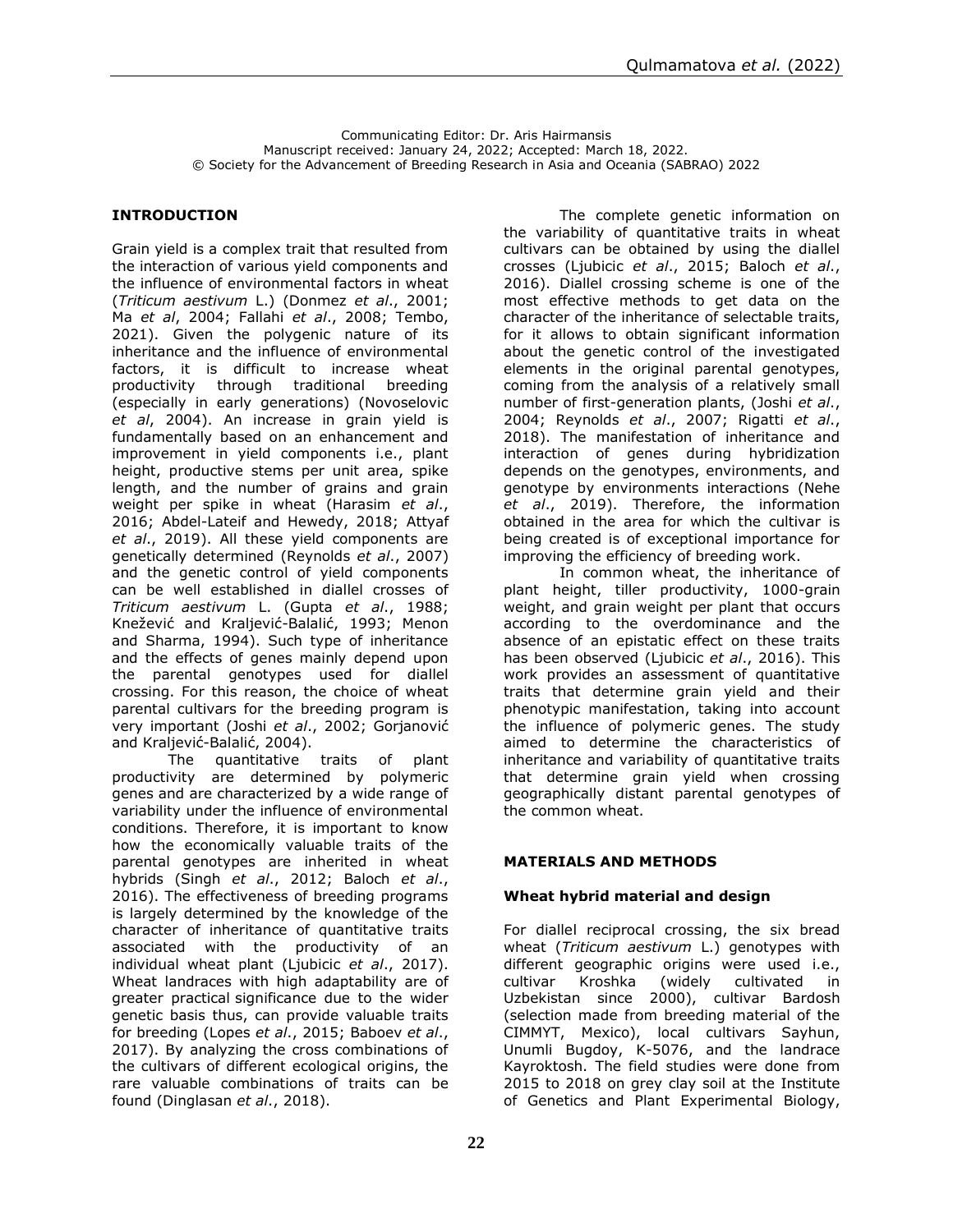Academy of Sciences, Tashkent Region, Uzbekistan. A total of 12 hybrid combinations, derived from the involvement of six parental genotypes, were studied. The seeds of  $F_1$ hybrids were sown manually in the hybrid nursery in two rows with one meter length, and  $F_2$  populations in four rows with five meter length. Parental cultivars were used as standard checks and were planted on the two sides of each hybrid. All the experiments were performed with three replications[.](https://ludwig.guru/s/All+experiments+were+performed+in+triplicate+and+Data+are+presented+as+mean+%C2%B1)

# **Yield component analysis**

For the analysis of productivity traits, 30 spikes were selected from parental genotypes, and 160 were randomly selected from hybrid populations. The analyses were performed on traits such as spikelets per spike, grain weight per spike, and 1000-grain weight following the method by Beil and Atkins (1967). Descriptive statistical analysis of data of yield components was carried out in an excel sheet. It summarizes several hybrid plants, the standard deviation of traits, variance, including heritability evaluation.

# **RESULTS**

Uzbekistan is significantly exposed to the threat of climate change. Annual air temperature from the beginning of observations up to date shows that warming trends are evident in all the climatic zones, and the rate of temperature increase is significantly higher than the average rate observed on a

global scale. Weather conditions noted during the years of research (2015-2018)showed that 2016 was the warmest and driest year, where the month of February was the driest, with only 5-6 mm of rainfall during said month. Meanwhile 64 mm was considered the normal rainfall in 2017 and 2018, and the mean monthly rainfall was closer to the multi-year average monthly rainfall.

The analysis of the quantitative traits that determine the grain yield in soft wheat cultivars and their  $F_1$  and  $F_2$  diallel populations from different geographic origins and planted under the same conditions in triplicate, revealed significant differences for three yield traits i.e., spikelets per spike, grain weight per spike, and 1000-kernel weight.

Hybridological analysis of the inheritance of quantitative traits showed that the grains per spike were mainly inherited according to the type of dominance of the best parent in a cross with a high trait index; the grain weight and grains per spike were managed by the overdominance type of gene action in the F<sub>1</sub> populations. In the K-5076  $\times$ Bardosh combination, the parental genotypes which significantly differed in the value of the trait, the dominance degree was  $hp = 0.7$ , which indicates inheritance is bias towards the best parent (Table 1). In the analysis of variance, series of grain traits in  $F<sub>2</sub>$  populations were divided into eight classes (Figure 1), and grain weight was divided into seven classes (Table 2) with the same distance, the range of variability dependent on the segregation of genotypes, and the right-sided transgression observed in all reciprocal diallel hybrids.

**Table 1.** The degree of dominance for various traits in  $F_1$  hybrid combinations.

| $F_1$ populations             | Grains spike $^{-1}$ | Grain weight spike <sup>-1</sup> | 1000-grain weight |
|-------------------------------|----------------------|----------------------------------|-------------------|
| Kroshka × Unumli Bugdoy       | 4.9                  | 11.3                             | 55.5              |
| Unumli Bugdoy x Kroshka       | 5.0                  | 7.7                              | 20.0              |
| Kroshka × Sayhun              | 29.2                 | 21.0                             | $-2.2$            |
| Sayhun × Kroshka              | 35.2                 | 23.0                             | 1.0               |
| Bardosh x Unumli Bugdoy       | 14.9                 | 62.0                             | 2.3               |
| Unumli Bugdoy × Bardosh       | 23.4                 | 98.0                             | 4.1               |
| Bardosh × Kayroktosh          | 10.8                 | 6.8                              | 0.1               |
| Kayroktosh × Bardosh          | 10.2                 | 6.8                              | 0.7               |
| Unumli Bugdoy × K-5076        | 3.8                  | 3.8                              | 3.1               |
| K-5076 $\times$ Unumli Bugdoy | 3.6                  | 3.2                              | 2.6               |
| Sayhun × Kayroktosh           | 3.2                  | 2.3                              | $-0.4$            |
| Kayroktosh × Sayhun           | 23.2                 | 11.6                             | 0.9               |
| Bardosh $\times$ K-5076       | 0.8                  | 2.0                              | 3.0               |
| K-5076 $\times$ Bardosh       | 0.3                  | 0.7                              | 0.9               |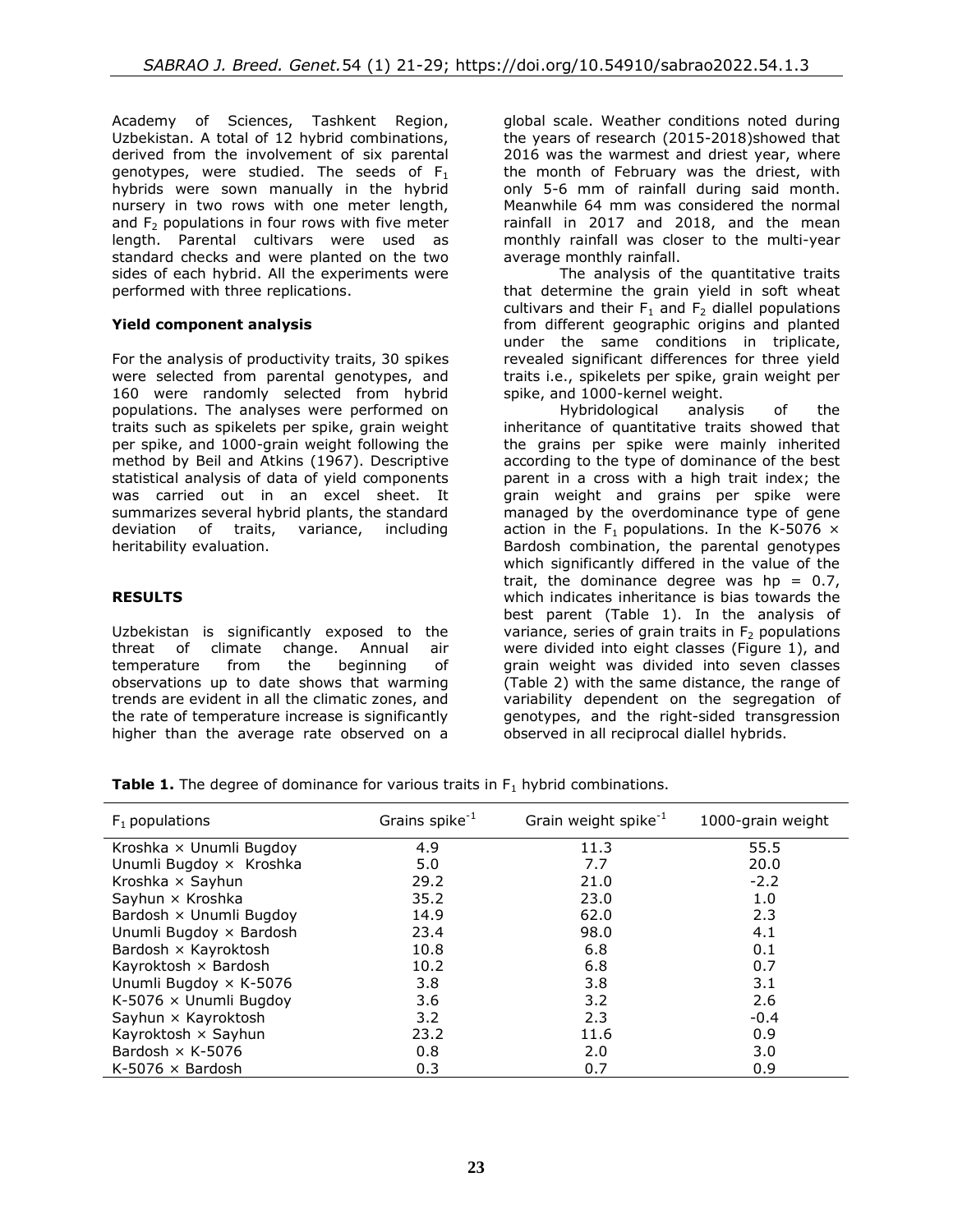| Plants $(\% )$<br>Grain weight per spike (g)<br>Parental cultivars & |       |         |         |         |         |         |         |         |                 |       |                |
|----------------------------------------------------------------------|-------|---------|---------|---------|---------|---------|---------|---------|-----------------|-------|----------------|
| $F2$ populations                                                     | $N^*$ | $1.5 -$ | $2.0 -$ | $2.5 -$ | $3.0 -$ | $3.5 -$ | $4.0 -$ | $4.5 -$ | $x \pm Sx$      | $V\%$ | h <sup>2</sup> |
|                                                                      |       | 1.9     | 2.4     | 2.9     | 3.4     | 3.9     | 4.4     | 4.9     |                 |       |                |
| Parental genotypes                                                   |       |         |         |         |         |         |         |         |                 |       |                |
| Kroshka                                                              | 30    |         | 30.0    | 53.3    | 16.7    |         |         |         | $2.60 \pm 0.06$ | 9.9   |                |
| <b>Bardosh</b>                                                       | 30    |         | 10.0    | 60.0    | 30.0    |         |         |         | $2.78 \pm 0.06$ | 10.3  |                |
| Unumli Bugdoy                                                        | 30    |         | 33.3    | 33.3    | 33.3    |         |         |         | $2.72 \pm 0.06$ | 11.6  |                |
| Sayhun                                                               | 30    |         | 10.0    | 60.0    | 30.0    |         |         |         | $2.74 \pm 0.05$ | 8.6   |                |
| Kayroktosh                                                           | 30    |         | 66.7    | 33.3    |         |         |         |         | $2.38 \pm 0.05$ | 10.1  |                |
| K-5076                                                               | 30    |         | 76.7    | 23.3    |         |         |         |         | $2.22 \pm 0.04$ | 8.8   |                |
| $F2$ Populations                                                     |       |         |         |         |         |         |         |         |                 |       |                |
| Kroshka ×                                                            | 160   | 6.9     | 28.8    | 39.4    | 18.8    | 4.4     | 1.9     |         | $2.63 \pm 0.04$ | 19.0  | 0.62           |
| Unumli Bugdoy                                                        |       |         |         |         |         |         |         |         |                 |       |                |
| Unumli Bugdoy x                                                      | 160   | 7.5     | 20.6    | 29.4    | 25.0    | 14.4    | 3.1     |         | $2.82 \pm 0.05$ | 21.3  | 0.74           |
| Kroshka                                                              |       |         |         |         |         |         |         |         |                 |       |                |
| Kroshka x                                                            | 160   | 5.0     | 25.6    | 43.8    | 15.0    | 8.8     | 1.9     |         | $2.68 \pm 0.04$ | 18.6  | 0.74           |
| Sayhun                                                               |       |         |         |         |         |         |         |         |                 |       |                |
| Sayhun $\times$                                                      | 160   | 2.5     | 35.6    | 35.6    | 18.8    | 5.0     | 2.5     |         | $2.65 \pm 0.04$ | 19.0  | 0.62           |
| Kroshka                                                              |       |         |         |         |         |         |         |         |                 |       |                |
| Bardosh x                                                            | 160   | 3.1     | 6.3     | 18.8    | 40.6    | 21.9    | 8.1     | 1.3     | $3.17 \pm 0.05$ | 17.9  | 0.68           |
| Unumli Bugdoy                                                        |       |         | 15.6    |         |         |         |         | 0.6     |                 |       |                |
| Unumli Bugdoy x<br>Bardosh                                           | 160   | 3.8     |         | 44.4    | 21.9    | 10.6    | 3.1     |         | $2.83 \pm 0.04$ | 19.2  | 0.68           |
| Bardosh x                                                            | 160   | 6.3     | 25.6    | 35.6    | 20.6    | 10.6    | 1.3     |         | $2.76 \pm 0.04$ | 18.8  | 0.6            |
| Kayroktosh                                                           |       |         |         |         |         |         |         |         |                 |       |                |
| Kayroktosh x                                                         | 160   | 5.0     | 34.4    | 36.3    | 21.9    | 2.5     |         |         | $2.62 \pm 0.04$ | 16.5  | 0.5            |
| <b>Bardosh</b>                                                       |       |         |         |         |         |         |         |         |                 |       |                |
| Unumli Bugdoy x                                                      | 160   | 1.3     | 9.4     | 30.6    | 35.6    | 20.6    | 1.9     | 0.6     | $3.05 \pm 0.04$ | 16.2  | 0.63           |
| K-5076                                                               |       |         |         |         |         |         |         |         |                 |       |                |
| $K-5076 \times$                                                      | 160   | 1.3     | 15.0    | 33.8    | 30.6    | 12.5    | 6.8     |         | $2.98 \pm 0.05$ | 18.8  | 0.65           |
| Unumli Bugdoy                                                        |       |         |         |         |         |         |         |         |                 |       |                |
| Sayhun $\times$                                                      | 160   | 1.3     | 28.8    | 35.6    | 19.4    | 11.9    | 2.5     | 0.6     | $2.78 \pm 0.05$ | 20.0  | 0.78           |
| Kayroktosh                                                           |       |         |         |         |         |         |         |         |                 |       |                |
| Kayraktosh x                                                         | 160   |         | 15.6    | 30.6    | 32.5    | 16.3    | 3.8     | 1.3     | $3.03 \pm 0.05$ | 18.5  | 0.76           |
| Sayhun                                                               |       |         |         |         |         |         |         |         |                 |       |                |

Table 2. Inheritance and variability of grain weight per spike in F<sub>2</sub> populations.

\* Number of plants



**Figure 1.** Transgressive variability of the grains per spike.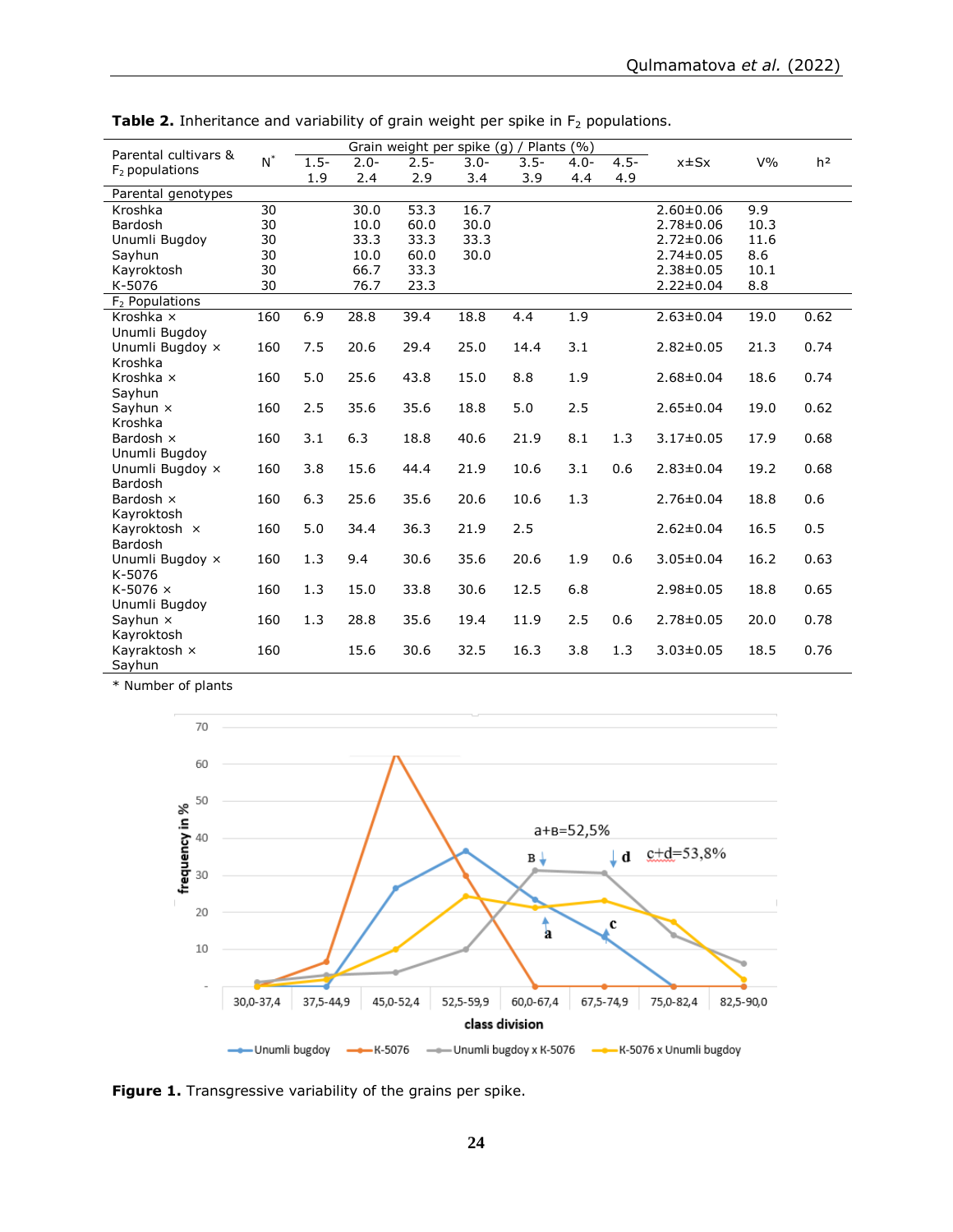The range of variability for the grains per spike in the parental genotypes, in general, took three to four classes. The cultivars, Kayroktosh and K-5076. have same grains per spike, and 53.3% to 63.3% of plants had 45.0 to 52.4 grains. In cultivars Sayhun and Kroshka, 50% of the investigated plants had 52.5 to 59.9 grains per spike. In the cultivar Bardosh, 46.7% of plants, and Unumli Bugdoy. 36.7% of plants had 52.5 to 59.9 grains per spike. Significantly, the percentage of plants that had the highest grains per spike (67.5 to 74.9) were 3.3% and 13.3%, respectively. In the cultivars, the average indicators for grains per spike were close to each other, ranging from 45 to 75 grains per spike. The highest rates were in the cultivars Bardosh at 56.8  $\pm 1.02$  pieces, Unumli Bugdoy at 57.9  $\pm 1.05$ pieces, and Sayhun at  $56.3 \pm 0.79$  pieces.

An increase in the range of variability for the grains per spike in  $F_2$  populations was noted and the appearance of genotypes with a higher grain number and a shift to the right side by 2-3 classes in comparison with the parental cultivars were observed. In the reciprocal hybrids of cultivars, Unumli Bugdoy and K-5076, 52.5% of the plants have 60.6 to 67.4 grains per spike, 53.8% of plants have 67.5 to 74.9 grains spike $^{-1}$ , while the average values for the said trait were 66.3±0.83 and 64.4±0.83 grains, respectively, which were the highest among all the  $F<sub>2</sub>$  populations (Figure 1). It has also been proven that in cross combinations of cultivars Unumli Bugdoy and K-5076, the grains per spike were transmitted to subsequent hybrid generations with an increase in the proportion of additive effects of dominant genes, which suggests the breeding value of these hybrid populations.

By analyzing the range of variability for grain weight per spike, it was observed that in the investigated cultivars the average values were within the range of 2.22 to 2.78 g and the range of variability corresponds to classes 2-3 (Table 2). The highest rates were observed in the cultivars Bardosh and Sayhun  $(2.78 \pm 0.06$  g and  $2.74 \pm 0.05$  g, respectively). In cultivars Kayroktosh and K-5076, 66.7% to 76.7% of plants ranged from 2.0 to 2.4 g for grain weight per spike and were placed within the class.

In cultivars Bardosh, Unumli Bugdoy and Sayhun, 30% of plants, and in cultivar Kroshka, 16.7% of plants had a grain weight per spike of more than 3.0 g. In cultivars Bardosh and Sayhun, 60% of plants while in cultivar Kroshka 53.3% of plants obtained 2.5 to 2.9 g grain weight per spike. In cultivars Kroshka, Sayhun and K-5076, the coefficient of

variation for the said trait was low (8.6% to 9.9%), while in other cultivars it was higher than 10% which indicates the average variability of the trait.

In reciprocal hybrids obtained with the involvement of the cultivar Kroshka, the leftand right-sided transgressions were observed.<br>The negative transgression in hybrids The negative transgression in manifested itself with a shift on one class to the left. With the involvement of the cultivar Kroshka in diallel hybrids, in 21.9% of plants, the grain weight per spike ranged from 1.5 to 1.9 g. In reciprocal hybrids of cultivars Kroshka and Unumli Bugdoy (39.4% and 29.4% of plants), and cultivars Kroshka and Sayhun (43.8% and 35.6% of plants) showed 2.5 to 2.9 g grain weight per spike.

The emergence of right-sided transgression and the formation of genotypes with a high grain weight per spike was observed in hybrids with the involvement of cultivar Bardosh. Plants with a higher grain weight per spike (3.5 to 4.4 g) than those of the parental genotypes occur in hybrids Bardosh  $\times$  Unumli Bugdoy (21.8% of plants), Unumli Bugdoy × Bardosh and Bardosh × Kayroktosh with the same value (10.6% of plants), and Kayroktosh  $\times$  Bardosh (2.5% of plants).

Results further revealed that the average grain weight per spike in  $F_2$ populations of the Unumli Bugdoy  $\times$  K-5076 combination was 3.05±0.04 g, while in its reciprocal cross K-5076  $\times$  Unumli Bugdoy, 2.98±0.05 g. In this reciprocal combination, the percentage of plants with a higher grain weight per spike (compared to the parental forms) was 42.4%, the heritability coefficient was equal to 0.63. The genotypes selection with high rates is justified by the high potentialities of the cultivar Unumli Bugdoy in terms of grains per spike and grain weight per spike, the role of dominant genes in the phenotypic manifestation of these traits, and their preservation in subsequent generations. This strengthens the possibility of using this indicator as a genetic marker while developing new wheat cultivars through breeding.

According to the analysis of the 1000 grain weight, which provide the productivity of geographically distant wheat genotypes with high rates, it was revealed that the variability for the said trait was ranging from 32 to 65 g and correspond to class eight. In cultivars Kroshka and Bardosh, the range of variability occupy class 2, cultivars Kayroktosh, Unumli Bugdoy, Sayhun, and K-5076 were in class 3. In cultivar Kroshka 63.3% of plants, in cultivar Kayroktosh (76.7%), while in cultivar K-5076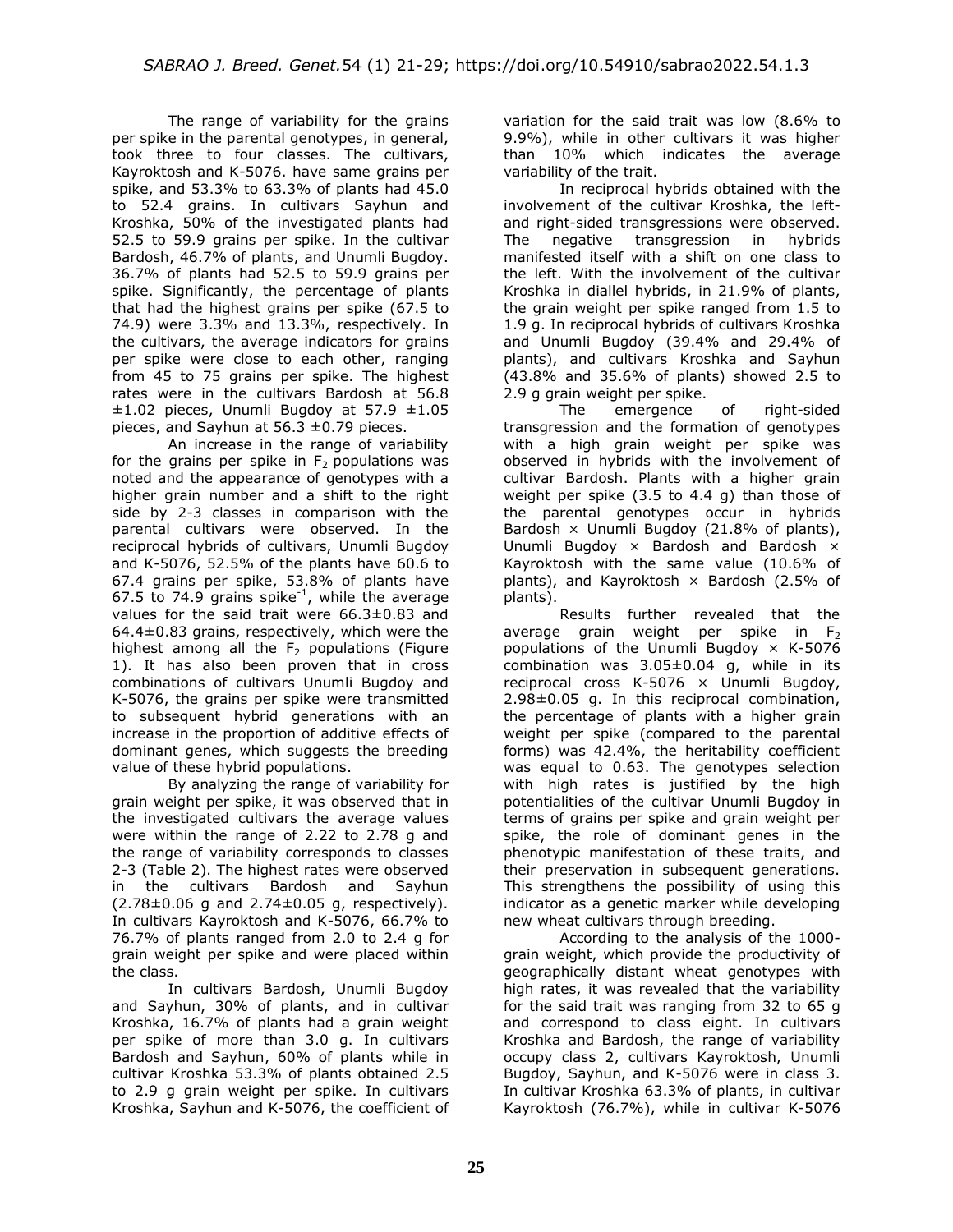(53.3%) the 1000-grain weight s ranged from 44.0 to 47.9 g. In 70% of plants for cultivar Bardosh, 43.3% of plants for cultivar Unumli Bugdoy, and 63.4% of plants for cultivar Sayhun, the 1000-grain weight ranged from 48.0 to 51.9 g.

In the backcross hybrid of the cultivar Unumli Bugdoy with Bardosh, 36.9% of the plants have a 1000-grain weight that ranged from 40.0 to 44.0 g, while in the reciprocal hybrid of this cultivar with K-5076 for 1000 grain weight the plants percentages were 17.5% and 21.9%, respectively. In hybrid Kayroktosh  $\times$  Sayhun, 34,4% of plants belong to the class with a value of 1000-grain weight at 48 to 52 g. The reciprocal hybrids derived with the involvement of different landraces were found more productive than their parental genotypes with different ratios ranging from

8.1% to 21.9%. In hybrid K-5076 × Unumli Bugdoy, the average 1000-grain weight was 45.8 $\pm$ 0.34 g, while in the hybrid Kayroktosh  $\times$ Sayhun, the said value was 48.0±0.36 g. In reciprocal hybrids (derived with the involvement of the cultivar Kayroktosh), the 1000-grain weight was more than 60 g in 1.3% of their plants. The high range of variability for 1000-grain weight in these reciprocal hybrids indicates the possibility of isolating plants with large and full-fledged grains (Figure 2).

In the reciprocal hybrid Sayhun  $\times$ Kayroktosh, values for the highest heritability coefficients regarding the number of spikelets per spike ( $h^2 = 0.73$  and  $h^2 = 0.85$ ), grain weight per spike ( $h^2 = 0.78$  and  $h^2 = 0.76$ ) and 1000 grain weight ( $h^2 = 0.81$  and  $h^2 = 0.78$ ) in combination with right-sided positive transgressive forms were noted (Table 3).



**Figure 2.** Transgressive variability of the 1000-grain weight.

| Table 3. Heritability index and variability of yield components in wheat. |  |  |
|---------------------------------------------------------------------------|--|--|
|---------------------------------------------------------------------------|--|--|

|                               | Spikelets per spike |       |      | Grain weight per spike | 1000-grain weight |       |  |
|-------------------------------|---------------------|-------|------|------------------------|-------------------|-------|--|
| $F2$ Populations              | V%                  | $h^2$ | V%   | $h^2$                  | V%                | $h^2$ |  |
| Kroshka × Unumli Bugdoy       | 19.6                | 0.67  | 19.0 | 0.62                   | 9.4               | 0.69  |  |
| Unumli Bugdoy x Kroshka       | 19.4                | 0.64  | 21.3 | 0.74                   | 9.1               | 0.67  |  |
| Kroshka × Sayhun              | 16.5                | 0.72  | 18.6 | 0.74                   | 9.9               | 0.82  |  |
| Sayhun × Kroshka              | 17.5                | 0.71  | 19.0 | 0.62                   | 8.6               | 0.78  |  |
| Bardosh x Unumli Bugdoy       | 16.8                | 0.59  | 17.9 | 0.68                   | 12.1              | 0.89  |  |
| Unumli Bugdoy × Bardosh       | 16.1                | 0.57  | 19.2 | 0.68                   | 8.4               | 0.65  |  |
| Bardosh $\times$ Kayroktosh   | 16.7                | 0.58  | 18.8 | 0.60                   | 8.3               | 0.61  |  |
| Kayroktosh × Bardosh          | 15.2                | 0.54  | 16.5 | 0.50                   | 9.2               | 0.80  |  |
| Unumli Bugdoy × K-5076        | 15.5                | 0.65  | 16.2 | 0.63                   | 9.5               | 0.76  |  |
| K-5076 $\times$ Unumli Bugdoy | 15.9                | 0.57  | 18.8 | 0.65                   | 9.2               | 0.78  |  |
| Sayhun × Kayroktosh           | 16.9                | 0.73  | 20.0 | 0.78                   | 9.4               | 0.81  |  |
| Kayroktosh × Sayhun           | 18.2                | 0.85  | 18.5 | 0.76                   | 9.3               | 0.78  |  |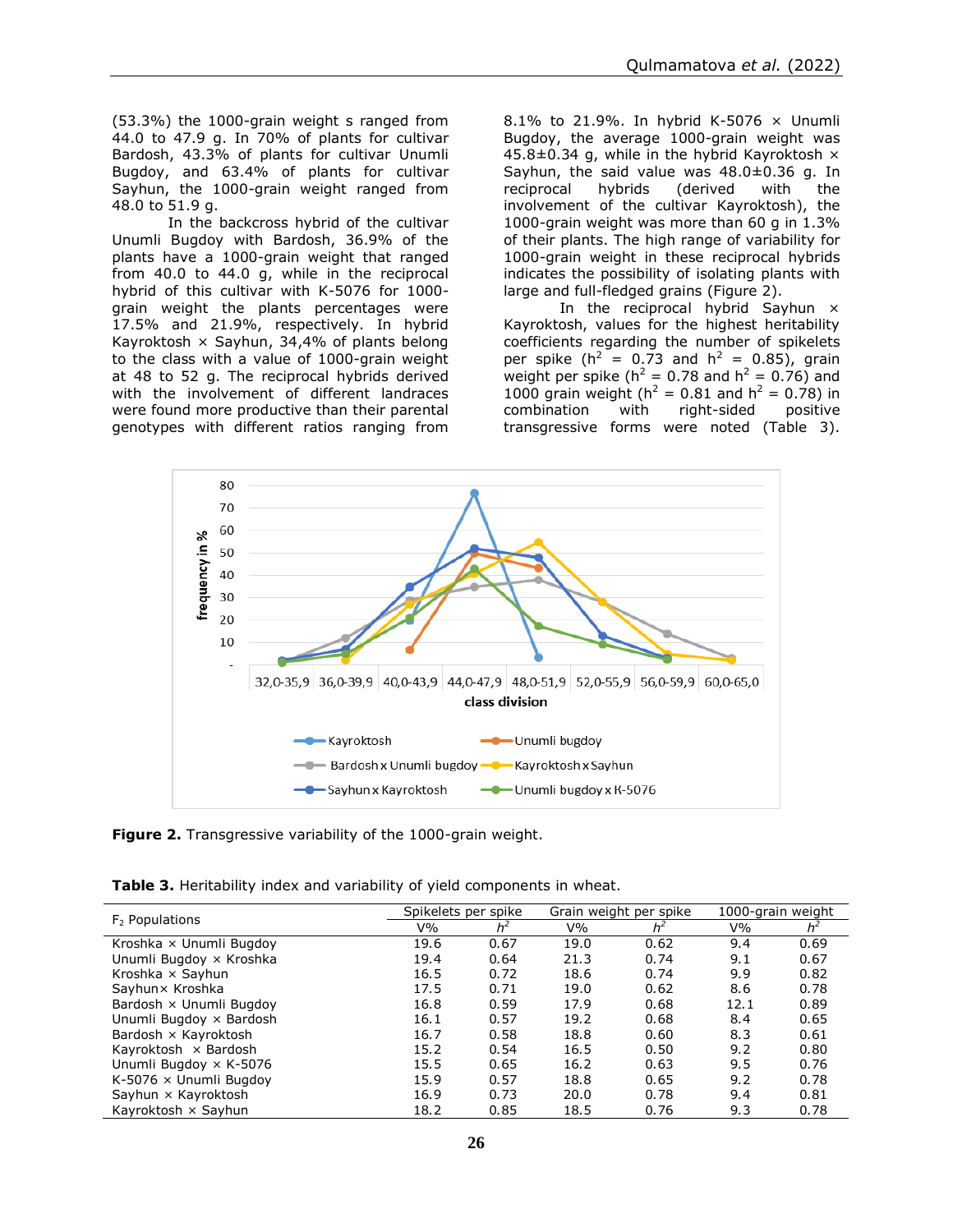# **DISCUSSION**

Genetic parameters like mean performance, variance, heritability, genetic gain, and correlation coefficient are helpful tools to evaluate the genetic potential of a particular wheat genotype and also to determine the effectiveness of breeding a particular trait in a genotype under the existing environment (Salim *et al*., 2003). Heritability studies guide plant breeders to predict the interaction of genes in succeeding generations and thus, provide a key component of traits for a successful breeding program. Improving quantitative traits through hybridization is the most efficient way to select desirable traits in advanced segregating populations of *Triticum aestivum* L. (Singh and Yunus, 1988).

Environmental conditions have a slight impact on the wheat grain size which is the most accessible structural trait for the individual selection in segregating populations. As noted by Chowdhry *et al*. (2002) in their previous work, the 1000 kernel weight is characterized by high values of the heritability coefficient and is controlled by the overdominance type of gene action, while spike length was regulated by partial dominance with additive gene action and spikelets per spike was under the control of partial dominance in wheat. Consequently, the 1000-grain weight is an important trait in the breeding program for wheat productivity.

Hybridological analysis of the inheritance of quantitative traits showed that the grains per spike were mainly inherited from the type of dominance of the best parent with a high trait index. The traits grain number and grain weight per spike in all characterized  $F_1$ populations were inherited and managed by the overdominance type of gene action. The higher grains per spike is an important trait which directly linked with grain yield in wheat. Variability distribution of the grains per spike in parental genotypes generally occupied 3-4 classes. In the second generation of the hybrid Unumli Bugdoy × Bardosh, grains per spike varied from 52.5 to 59.0. However, few outliers plants had 67.5 to 74.9 grains per spike.

The present results were also inconsistent with past findings of different researchers who reported that grains per spike augment grain yield in wheat crops [\(Sakuma](https://www.ncbi.nlm.nih.gov/pmc/articles/PMC8459068/#b0245)  [and Schnurbusch, 2020\)](https://www.ncbi.nlm.nih.gov/pmc/articles/PMC8459068/#b0245). oderate heritability with high genetic advance was estimated for flag leaf area, tillers per plant, spike length, and grains per spike in wheat (Chowdhry *et al*., 1997). Similarly, high heritability and genetic

gain for grain yield and grains per spike were also recorded by Ozkan *et al*. (1997) and Salim *et al*. (2003), respectively in wheat.

Wheat yield is a complex trait consisting of three main components i.e., the spikes per area, grains per spike, and 1000 kernel weight. Among them, the 1000-kernel weight has relatively high heritability which is a quantitative trait (Alexander *et al*, 1984). As one of the key components of grain yield, the 1000-grain weight was mainly influenced by grain size and grain filling (Simmonds *et al*., 2014). Although these components are susceptible to environmental conditions, their inheritance was relatively stable compared with the total yield of wheat. Therefore, 1000-grain weight and its related traits are often used in the genetic analysis of wheat grain yield. According to 1000-grain weight analysis, providing the productivity of geographically distant genotypes with high rates, it was revealed that the variability range of the trait indicators ranged from 32 to 65 g and was distributed into eight classes. The selection of more productive populations as compared to the parental genotypes with high genotype rates is observed in all the reciprocal hybrids with the participation of the ancient local cultivars.

Grain size is less influenced by environmental conditions and is essentially one of the most accessible structural features for individual selection in early generations of the splitting hybrids. The 1000-grain weight was characterized by high values of the coefficient of heritability and is controlled in most cases by dominance and overdominance type of gene action, and hence, is of great interest in breeding for wheat productivity. The present study proposed to identify the valuable genotypes with a high heredity coefficient and the occurrence of right-sided positive transgressive type by the grain number and weight per spike, as well as, by the 1000-grain weight during hybridization of geographically distant parental genotypes.

# **CONCLUSIONS**

The genetic analysis showed that inheritance of the investigated traits was controlled by the polymeric genes  $-$  in the recessive state of these genes, genotypes with lower indices than the parental genotypes occurs, and in their dominant state, the genotypes with the highest indices appear; in the heterozygous state of genes and within the framework of their additive influence, segregation occurs into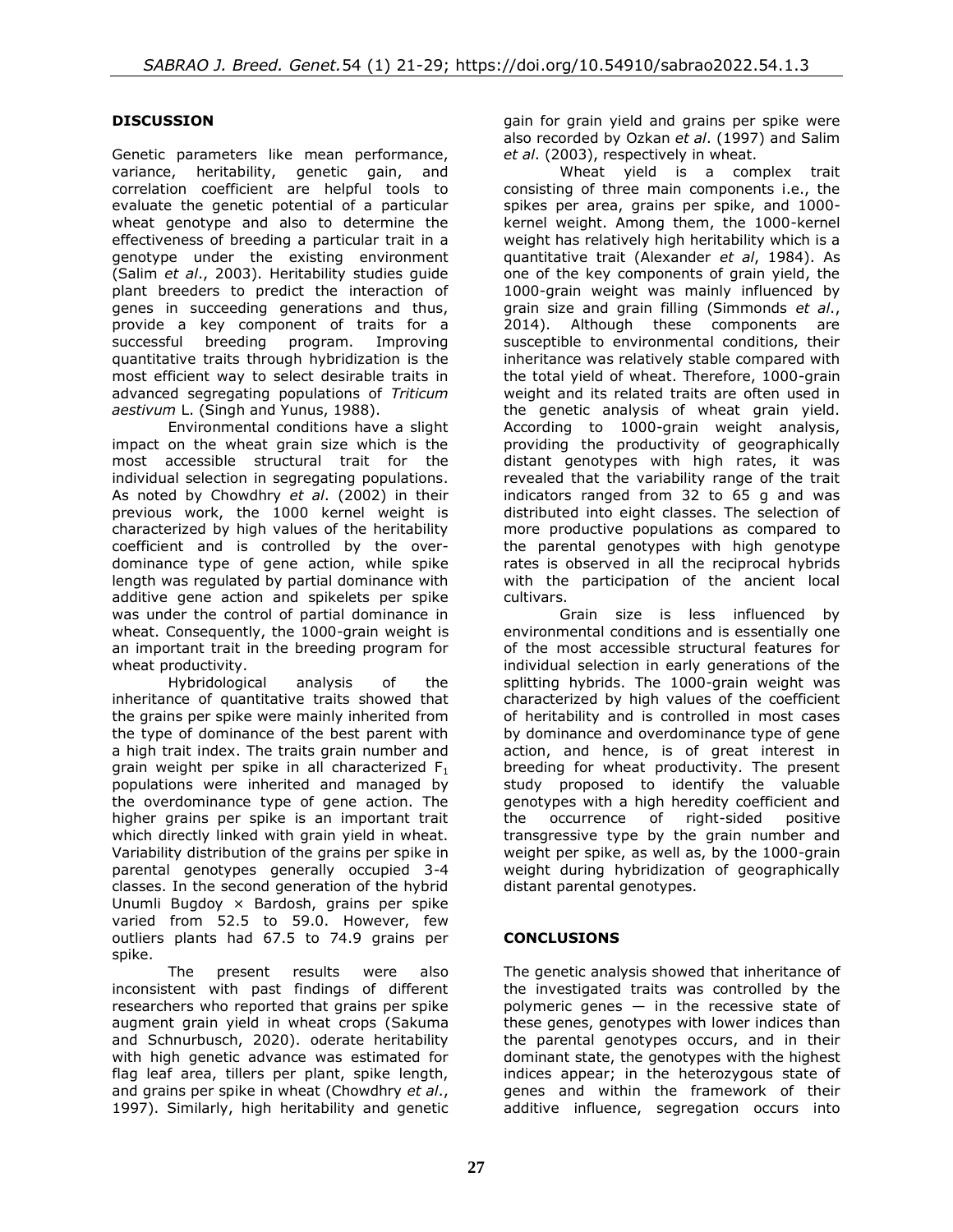intermediate classes. Positive transgression in terms of the grains per spike in  $F<sub>2</sub>$  generation revealed the appearance of populations with more densely spaced spikelets in the spike as compared to the parental genotypes. A higher coefficient of variation for grain number and weight per spike was observed as compared to the parental genotypes. This phenomenon is important in wheat breeding and allows to increase productivity due to grain number and weight per spike, without increasing the plant density.

#### **REFERENCES**

- Alexander WL, Smith EL, Dhanasobhan C (1984). A comparison of yield and yield component selection in winter wheat. *Euphytica* 33: .953–961<br>,Abdel-Lateif KS
- Hewedy OA (2018). Genetic [diversity among Egyptian wheat cultivars](http://sabraojournal.org/wp-content/uploads/2018/03/SABRAO-J-Breed-Genet-50-1-36-45-ABDEL-LATEIF.pdf)  [using SCoT and ISSR markers.](http://sabraojournal.org/wp-content/uploads/2018/03/SABRAO-J-Breed-Genet-50-1-36-45-ABDEL-LATEIF.pdf) *SABRAO J. Breed. Genet*. 50: 36-45.
- Attyaf J.T. Al-Tamimi, Ali S. Al-Janabi (2019). [Genetic diversity among bread](http://sabraojournal.org/wp-content/uploads/2019/09/SABRAO-J-Breed-Genet-51-3-325-339-AL-TAMIMI.pdf)  [wheat genotypes using RAPD and SSR](http://sabraojournal.org/wp-content/uploads/2019/09/SABRAO-J-Breed-Genet-51-3-325-339-AL-TAMIMI.pdf)  [markers.](http://sabraojournal.org/wp-content/uploads/2019/09/SABRAO-J-Breed-Genet-51-3-325-339-AL-TAMIMI.pdf) *SABRAO J. Breed. Genet*. 51: 325- 339.
- Baboev SK, Buranov AK, Bozorov TA, Adylov BSH, Morgunov AI, Muminzhonov KH (2017). Biological and agronomical assessment of wheat landraces cultivated in mountain areas of Uzbekistan. *Sel'skokhozyaistvennaya Biol*. 52: 553-560.
- Baloch MJ, Channa GM, Jatoi WA, Baloch AW, Rind IH, Arain MA, Keerio AA (2016). Genetic characterization in  $5 \times 5$  diallel crosses for yield traits in bread wheat. *Sarhad J. Agric.* 32(3): 127-133.
- Beil GM, Atkins RE (1967). Estimates of general and specific combining ability in  $F_1$  hybrids for grain yield and its components in grain sorghum (*Sorghum vulgare Pers*). *Crop Sci.* 7(3): 225-228.
- Chowdhry MA, Ambreen A, Khaliq I (2002). Genetic control of some polygenic traits in Aestivum species. *Asian J. Plant Sci.*1: 235-237.
- Chowdhry MA, Iqbal S, Subhai GM, Khaliq I (1997). Heritability of some quantitative characters in bread wheat. *J. Anim. Plant Sci.* 7(1-2): 27-28.
- Dinglasan EG, Godwin ID, Phan HT, Tan KC, Platz GJ, Hickey LT (2018). Vavilov wheat accessions provide useful sources of resistance to tan spot (syn. yellow spot) of wheat. *Plant Pathol*. 67: 1076-1087.
- Donmez E, Sears RG, Shroyer JP, Paulsen GM (2001). Genetic gain in yield attributes of winter wheat in the great plains. *Crop Sci.* 41: 1412-1419.
- Fallahi HA, Nasseri A, Siadat A (2008). Wheat yield effect of some agronomy practices on the main traits of grain yield in winter wheat

components are positively influenced by nitrogen application under moisture deficit environments. *Int. J. Agric. Biol.* 10: 673- 676.

- Gorjanović B, Kraljević-Balalić M (2004). Genetic analysis for grain weight per spike and harvest index in macaroni wheat. *Genetika* 36: 23-29.
- Gupta S, Ahmad Z, Gupta RB (1988). A study of gene effects for some quantitative traits by different diallel models in wheat (*Triticum aestivum* L.). *Genetika.* 20: 47-51.
- Harasim E, Wesołowski M, Kwiatkowski C, Harasim P, Staniak M, Feledyn-Szewczyk B (2016). The contribution of yield components in determining the productivity of winter wheat (*Triticum aestivum* L.). *Acta Agrobot*. 69(3): 1-10.
- Joshi SK, Sharma SN, Singhania DL, Sain RS (2002). Genetic analysis of quantitative and quality traits under varying environmental conditions in bread wheat. *Wheat Info. Ser.* 95.
- Joshi SK, Sharma SN, Singhania DL, Sain RS (2004). Combining ability in the  $F_1$  and  $F_2$ generations of the diallel cross in hexaploid wheat (*Triticum aestivum* L. em. Thell). *Hereditas* 141(2): 115-21.
- Knežević D, Kraljević-Balalić M (1993). Genetic analysis for the weight of kernels per spike in wheat (*Triticum aestivum* L.). *Genetika* 25: 71-75.
- Ljubicic N, Petrović S, Dimitrijević M, Hristov N (2016). Genetic analysis of some important quantitative traits in bread wheat (*T. aestivum L*.) *Ekin J. Crop Breed. Genet*. 2(2): 47-53.
- Ljubicic N, Petrovic S, Hristo N, Banjac B (2015). The mode of inheritance and gene effects for the grain number per spice in different wheat genotypes. *Contemp. Agric*. 64(3-4): 229- 235.
- Ljubicic N, Petrovic S, Kostić M, Dimitrijevic M, Hristov N, Kondic-Spika A, Jevtic R (2017). Diallel analysis of some important grain yield traits in bread wheat crosses. *Turk. J. Field Crops.* 22. (1): 1-7.
- Lopes MS, El-Basyoni I, Baenziger PS, Singh SH, Royo C, Ozbek K, Aktas H, Ozer E, Ozdemir F, Manickavelu A, Ban T, Vikram P (2015). Exploiting genetic diversity from landraces in wheat breeding for adaptation to climate change. *J. Exp. Bot*. 66(12): 3477–3486.
- Ma BL, Yan W, Dwyer LM, Fregeau-Reid J, Voldeng HD, Dion Y, Nass H (2004). Graphic analysis of genotype, environment, nitrogen fertilizer, and their interactions on spring wheat Yield. *Agron. J.* 96: 169-180.
- Menon U, Sharma SN (1994). Combining ability analysis for yield and its components in bread wheat over environments. *Wheat Info. Ser.* 80: 1-5.
- Nehe A, Akin B, Sanal T, Evlice AK, Ünsal R, Dinçer N, Demir L Geren H, Sevim I, Orhan S, Yaktubay S, Ezici A, Guzman C, Morgounov A (2019). Genotype x environment